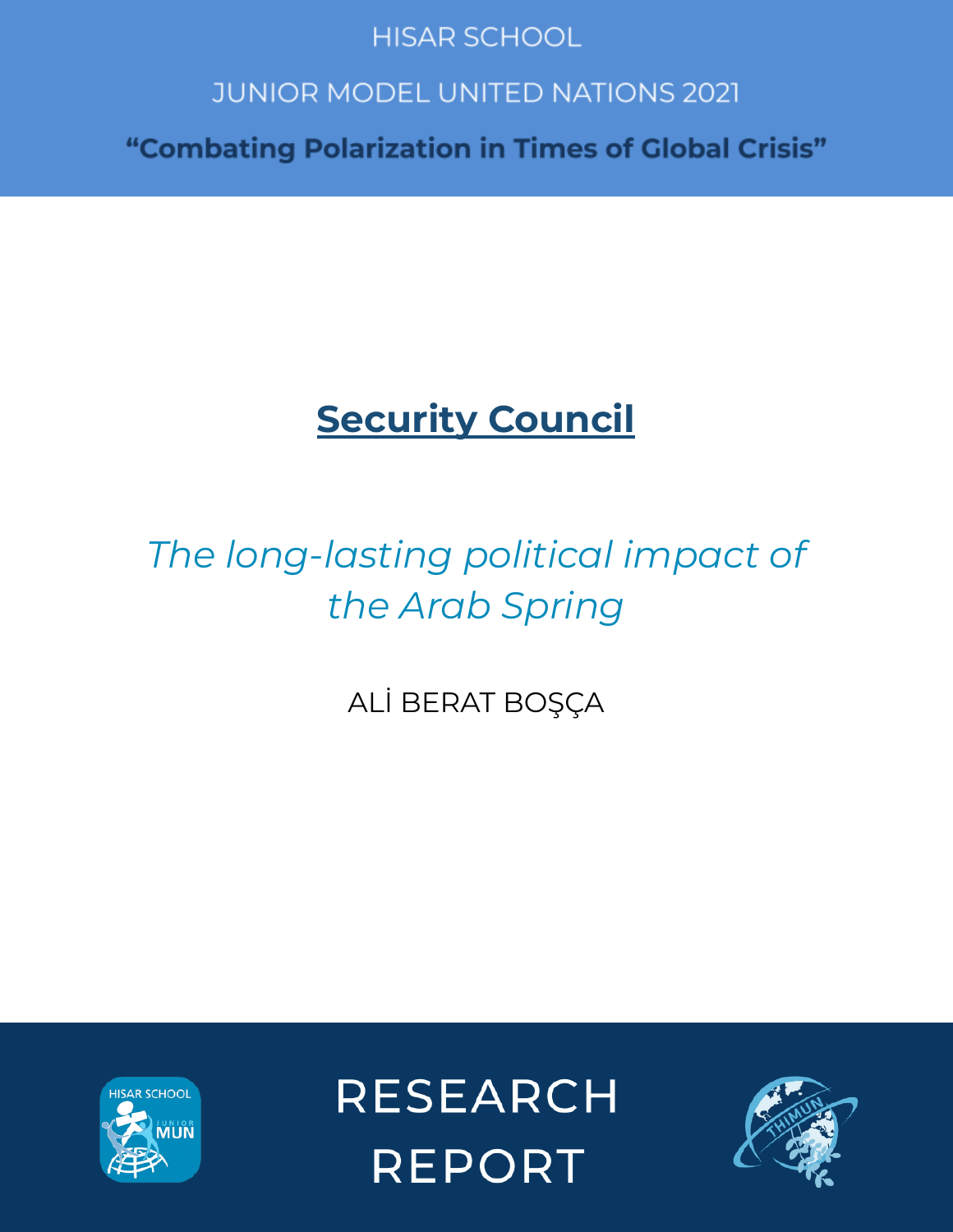**Forum:** Security Council (SC)

**Issue:** The long-lasting political impact of the Arab Spring

**Student Officer:** Ali Berat Boşça - Vice President

### **Introduction**

Before understanding how the Arab Spring reshaped the political, social, and economic landscape of the Arab world and the entire world in general, it is best to first understand how the Arab Spring started. As described by Britannica, the Arab Spring is "a wave of pro-democracy protests and uprisings that took place in the Middle East and North Africa beginning in 2010 and 2011, challenging some of the region's entrenched authoritarian regimes." (Britannica).

The first demonstration that is considered to have occurred as a part of the Arab Spring is in Tunisia by Mohamed Bouazizi, a jobless graduate who sold vegetables without a permit. After the police seized his cart due to his lack of a permit, Bouazizi set himself on fire and later died. As a result of Bouazizi's death and Wikileaks publication of US criticism of the Tunisian regime, young Tunisians started to protest. Following nearly a month of protests where 11 people died due to clashes with security forces and cars were set on fire in many Tunisian cities, then president of the country Zine El Abidine Ben Ali bowed down and fled to Saudi Arabia (Huffington Post).

11 years, hundreds of protests, 3 civil wars, hundreds of thousands of civilians dead, and numerous toppled authoritarian regimes later, the Arab world is arguably no better than how it was before.

## **Definition of Key Terms**

**Alawite/Alawi:** Any member of a minority sect of Shiite Muslims living chiefly in Syria (Britannica).

**Arab League:** A regional organization of Arab states in the Middle East and parts of Africa, formed in Cairo on March 22, 1945, as an outgrowth of Pan-Arabism (Britannica).

**Authoritarian:** Believing that people should obey authority and rules, even when these are unfair, and even if it means that they lose their personal freedom (OED Online).

**Civil War:** A war between groups of people in the same country (OED Online).

**Color Revolution:** Any of various related revolutionary movements that developed in several societies in the former Soviet Union and the Balkans during the early 2000s, mostly using nonviolent resistance (Wordsense).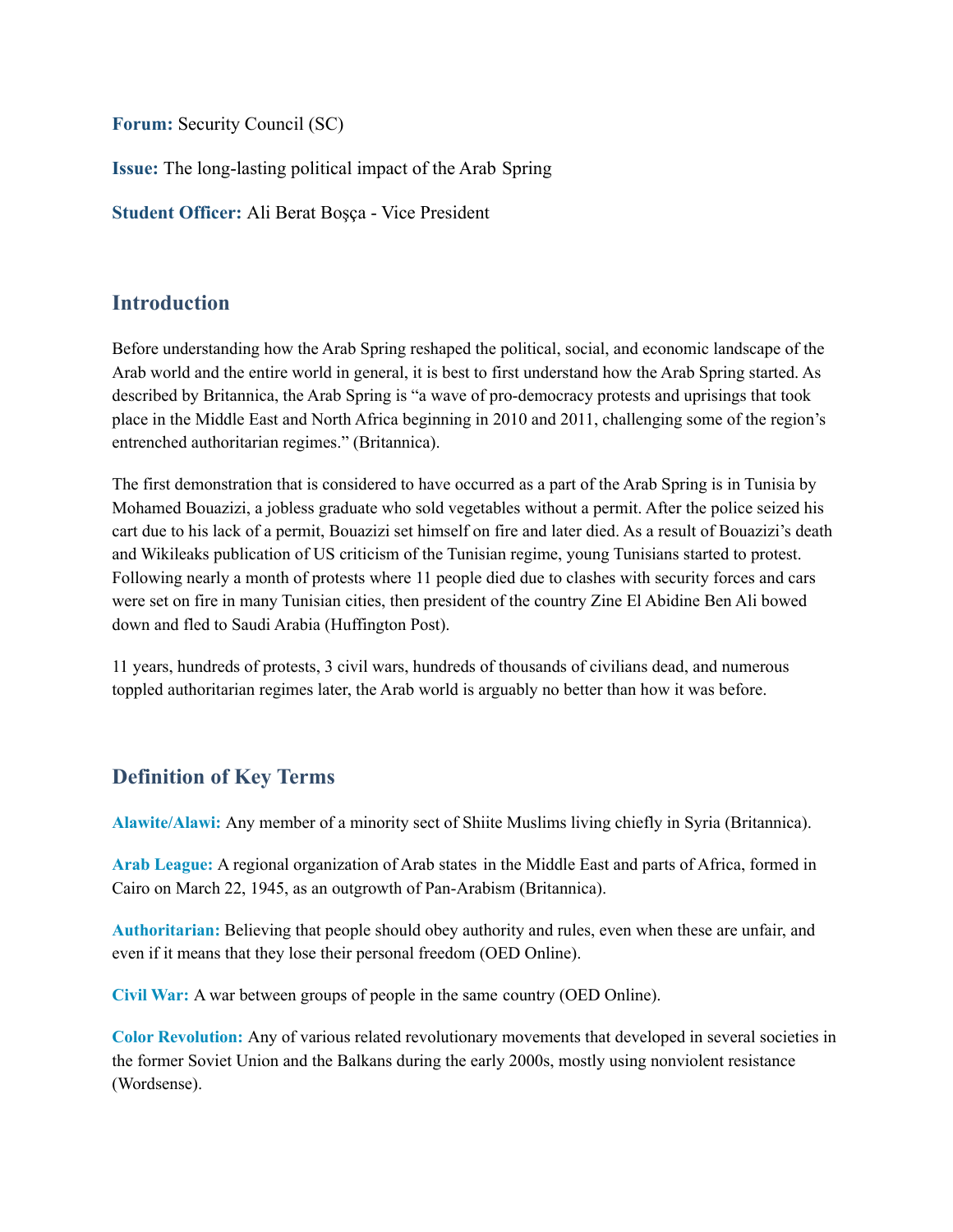**Coup d'etat:** A sudden change of government that is illegal and often violent (OED Online).

**Gulf Cooperation Council (GCC):** A political and economic alliance of six Middle Eastern countries—Saudi Arabia, Kuwait, the United Arab Emirates, Qatar, Bahrain, and Oman (Britannica).

**Intervention:** Action by a country to become involved in the affairs of another country when they have not been asked to do so (OED online).

**Islamic State in Iraq and al-Sham (ISIS):** Since 2014, a transnational Sunni insurgent group operating primarily in western Iraq and eastern Syria (Britannica).

**Muslim Brotherhood:** A religiopolitical organization founded in 1928 at Ismailia, Egypt, by Hassan al-Banna (Britannica).

**North Atlantic Treaty Organization (NATO):** A military alliance established by the North Atlantic Treaty (also called the Washington Treaty) of April 4, 1949, which sought to create a counterweight to Soviet armies stationed in central and eastern Europe after World War II (Britannica).

**Protest:** The expression of strong dislike of or opposition to something; a statement or an action that shows this (OED Online)

**Shiite/Shia:** A member of the smaller of the two major branches of Islam, the Shia, distinguished from the majority Sunnis (Britannica).

**Sunni:** A member of one of the two major branches of Islam, the branch that consists of the majority of that religion's adherents (Britannica).

## **General Overview**

After President Ben Ali fled Tunisia, people around the Arab world took to the streets with similar demands for democracy and economic stability.

In Egypt, despite concessions by the Egyptian government, protestors were not deterred. Clashes between protesters and security forces came to such a point that the Egyptian army announced that they refused to use force against protesters, calling for the removal of then-President Mubarak. Mubarak, having lost the support of the military, left office on February 11 and ceded power to senior military officers in the interim (Britannica; Huffington Post).

In Libya, around mid-February, 2011, protests which had been going for a couple of weeks at that point escalated into an armed revolt. The international community, seeing that the rebels opposing Muammar Gaddafi's authoritarian regime were on the verge of defeat, launched a North Atlantic Treaty Organization (NATO)-led campaign of airstrikes targeting Gaddafi's forces. When the rebels took control of Tripoli,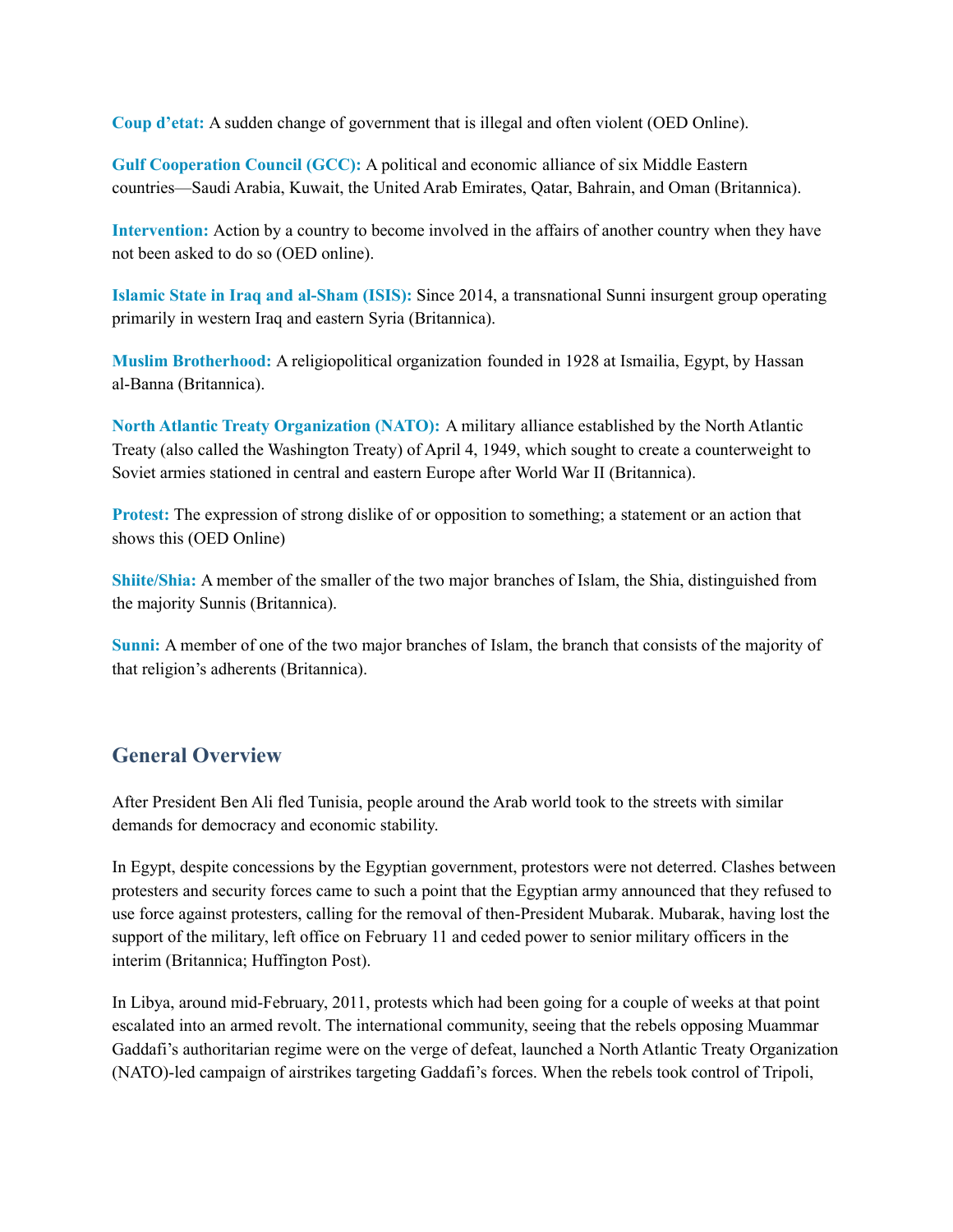Gaddafi evaded capture for several weeks and was caught in Sirte. He was then lynched by a mob of angry rebels in the streets and killed in October 2011 (Britannica).

In Bahrain, security forces, aided by a Gulf Cooperation Council (GCC), violently cracked down on protests. By the end of the month, the protests were largely curbed and dozens of accused protest leaders were convicted of anti-government activity, Shiite workers suspected of supporting the protests were fired and many Shiite mosques were demolished by the Sunni-led government (Britannica).

In Yemen, then-President Ali Abdullah Saleh's base of support was damaged as a large group of the country's most powerful tribal and military leaders aligned themselves with the pro-democracy protesters. In November 2011, Saleh signed an internationally drafted agreement that called for a phased transfer of power to his Vice President Abd Rabbuh Mansur Hadi. Hadi, following the agreement, took power and officially became the president after being the sole candidate in an election in February 2012. Hadi's government failed to improve conditions and establish stability, facing armed revolts and rebellions which led to the Yemeni Civil War in 2014 (Britannica).

In Syria, protesters demanded the resignation of President Bashar al-Assad. Assad brutally cracked down on protesters, so much so, he drew great condemnation from international leaders and humanitarian organizations. The opposition quickly armed themselves and started organizing attacks against government security forces. Despite heavy opposition towards his regime, Assad was able to retain the support of crucial military units which were composed mostly of Syria's Alawite minority—which Assad belongs to. Although an international intervention was in talks, which was decisive in the Libyan situation, the lack of a united international front and the vetoing of United Nations Security Council (UNSC) resolutions by China and Russia meant that such intervention was not possible. China and Russia also vowed to oppose any outside efforts in trying to pressure the Assad regime out of power (Britannica).

In addition to the aforementioned countries and conflicts, many more, comparatively minor, events occurred in the Arabian Peninsula and in North Africa. Rulers of Algeria, Jordan, Morocco, and Oman offered varying concessions ranging from the dismissal of unpopular officials to constitutional changes with hopes that the protests would not spread further, leading to chaos as seen previously (Britannica).

After the years 2010 and 2011, the effects of the Arab Spring loomed on and are visible to this day. Unlike what the movement had initially started for, there was no long-lasting democratic change in any country of importance, except Tunisia. Egypt and Libya both experienced short-lived democratic progress between the years of 2012 and 2014 but after a military coup in Egypt and a civil war in Libya, the progress was wiped once again. In terms of freedom of the press, the region is again worse today than it was before. Many governments in the region took decisive action to suppress any criticism in the media. The likelihood that a local or international journalist could get imprisoned is higher as well compared to a decade ago. Most notably, the number of people displaced as a result of the conflict is undeniably high. After the civil wars of Syria, Libya and Yemen many millions were displaced. More than 5 million refugees were created as a result of the Syrian conflict alone. Corruption was also a key element that has yet to change for the better in the region. Although countries such as Tunisia have indeed attempted to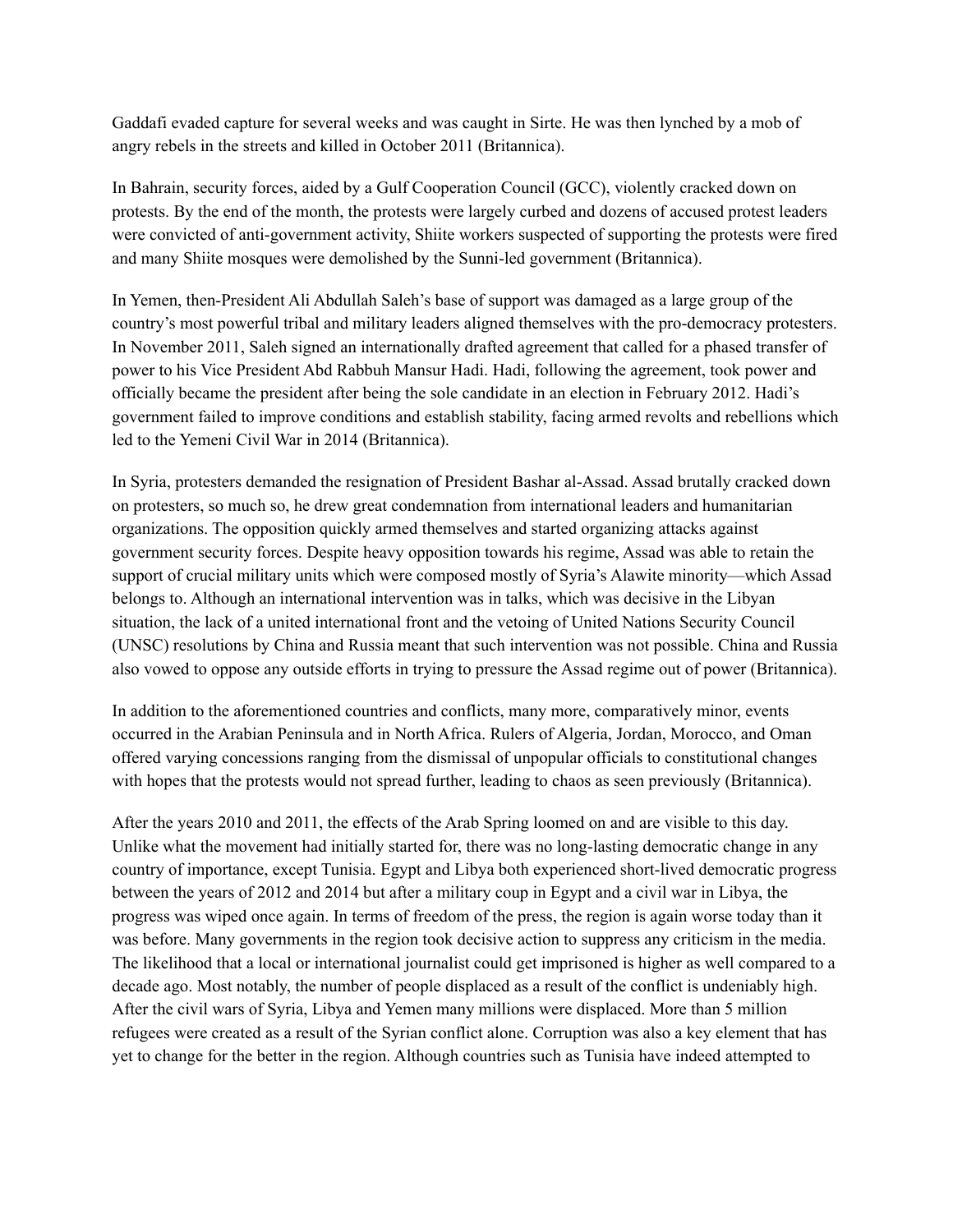respond for better governance, corruption continues to worsen regionwide (Council on Foreign Relations).

The region also had to deal with a new problem in addition to their already existing ones: Covid-19. These problems worsened with the long-lasting effects of the pandemic and once again resulted in protests around the Arab world (Safi et al.).

Lastly, the Arab Spring widened the divide between Shiite and Sunni Muslims in the region. Especially in Bahrain and Syria where the ruling elite or the military high command is a member of one sect but the majority of the country is marginalized because they are not so (Manfreda).

## **Major Parties Involved and Their Views**

#### **Tunisia**

The country of Tunisia has seen the most positive change in the past decade since the Arab Spring. Being the "birthplace" of the movement, Tunisia has ranked higher in democracy ratings such as the Freedom House and held major elections. It is commonly referred to as the "only democracy in the Arab World". However, lately, the country has been shaken by new protests when its president, Kais Saied, drastically intervened in the country's politics by disrupting the parliamentary process and assuming most of the functions of the state for himself (Cordell).

#### **Egypt**

After the ousting of President Mubarak, Egypt held elections in 2012. Egyptians elected Mohamed Morsi, a candidate which was running with the support of the Muslim Brotherhood. Although his presidency had mostly been under the pressure of the interim military government, Morsi managed to take the upper hand later on in his presidency. Less than a year later, due to worsening economic conditions and allegations towards Morsi that he was putting the interests of the Muslim Brotherhood above his people's, on July 1st of 2013, the head of the Egyptian Armed Forces, Gen. Abdel Fattah al-Sisi, issued an ultimatum, but as Morsi refused to step down, Sisi suspended the constitution and removed Morsi from office (Britannica).

#### **Libya**

After the fall of Gaddafi, the country was unable to establish a single stable government. Despite the apparent rebel victory and the setting up of a Transitional National Council by rebel forces that were recognized internationally, the council struggled to exert authority over the country, leading to the 2nd Libyan Civil War in 2014 (Britannica; Huffington Post). Following its civil war, Libya is currently ruled by 2 rival governments. Libya's population suffered significantly during these years of political uncertainty and this has contributed further to the refugee crisis in and around the region (History.com Editors).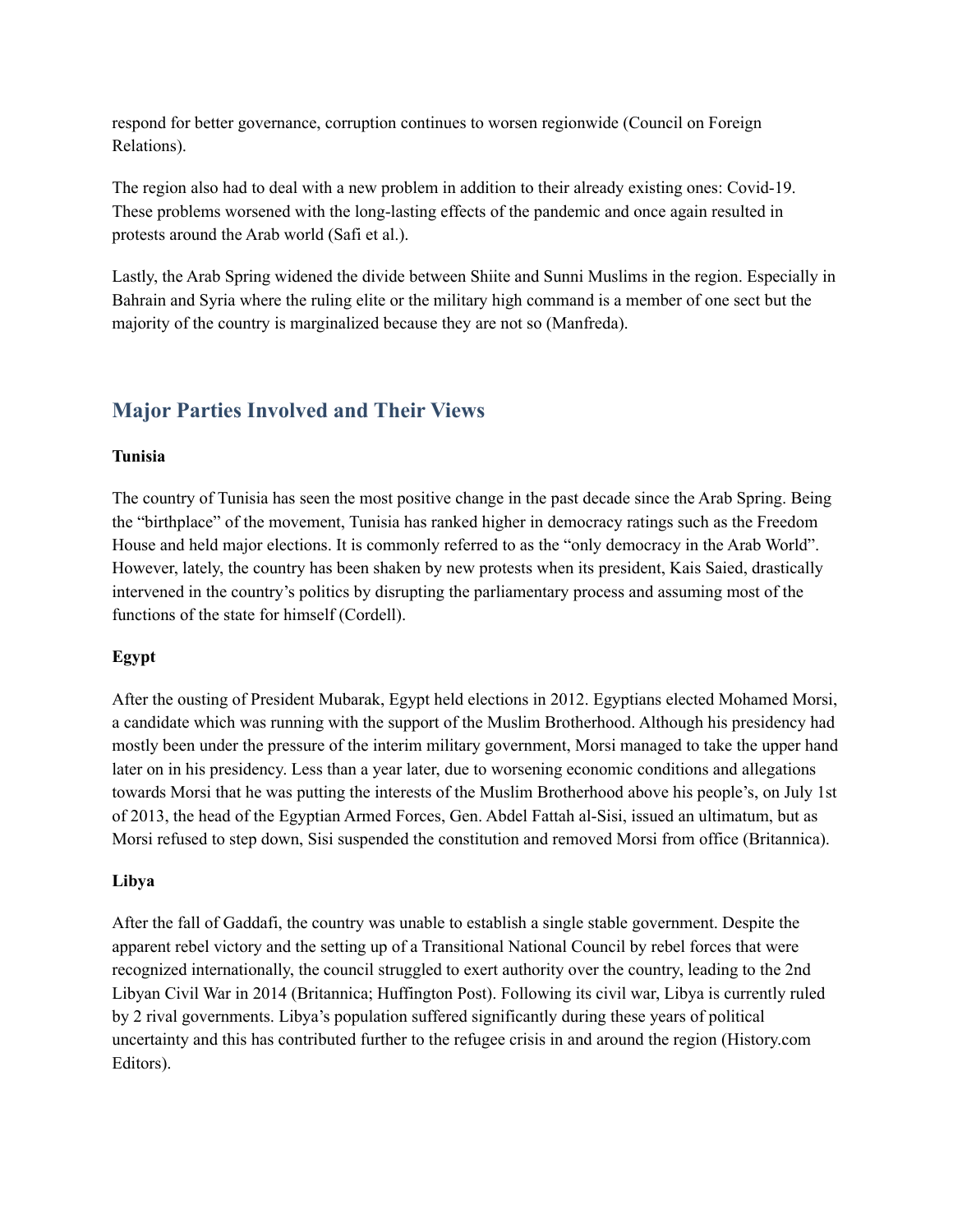#### **Syria**

The Syrian Civil War lasted up until 2019 and forced many to leave the country, seeking refuge in Turkey, Greece, and Western Europe. The civil war in Syria then spread onwards to Iraq with the declaration of a new Islamic caliphate by a radical Islamist organization who referred to themselves as the Islamic State in Iraq and al-Sham (ISIS) (Britannica). ISIS was mostly defeated in the region but the rule of dictator Bashar al-Assad persists to this day (History.com Editors).

#### **USA**

The United States mainly took part in the Libyan and Syrian theaters of the Arab Spring in hopes of toppling the authoritarian regimes. It partially succeeded in Libya but wasted endless resources in Syria as the Russian-backed Assad regime reigns strong. Former President Trump pulled a large number of forces out of Syria, only keeping a few hundred to support their Kurdish partners in the region (Barnes). The Arab Spring has also shown the limits of American power in the Middle East and forced the US to rethink its foreign policy and military strategies (Donegan).

#### **Russia**

Russia's stance in regards to the Arab Spring was more of an anti-western one. Moscow described the ousting of Tunisian and Egyptian leaders as "color revolutions" and watched developments closely. However, they did align themselves with the west in regards to Egypt. In Libya, despite opposing the military intervention by the US, Russia also valued good relations with the west, thus abstaining during the UNSC vote in regards to Libyan intervention. Russia aligned itself in an apparent and bold manner when it came to Syria. It opposed United Nations (UN) sanctions against the country heavily and openly aided the Assad regime with funds, weaponry, and fighters (Johansson et al.).

#### **Treaties and Events**

*UNSC Resolution 1970 (2011) -* The resolution imposes an arms embargo, a travel ban, and an assets freeze in connection with the situation in the Libyan Arab Jamahiriya.

*UNSC Resolution 1973 (2011) -* The resolution imposes additional measures in connection with the situation in the Libyan Arab Jamahiriya; establishes a Panel of Experts to assist in monitoring the relevant measures.

*UNSC Resolution 2042 (2012)* - The resolution authorizes an advance team to monitor the ceasefire in Syria.

*UNSC Resolution 2043 (2012)* - The resolution establishes a UN supervision mission in Syria, with 300 observers to monitor the cessation of violence and the implementation of the Kofi Annan peace plan for Syria.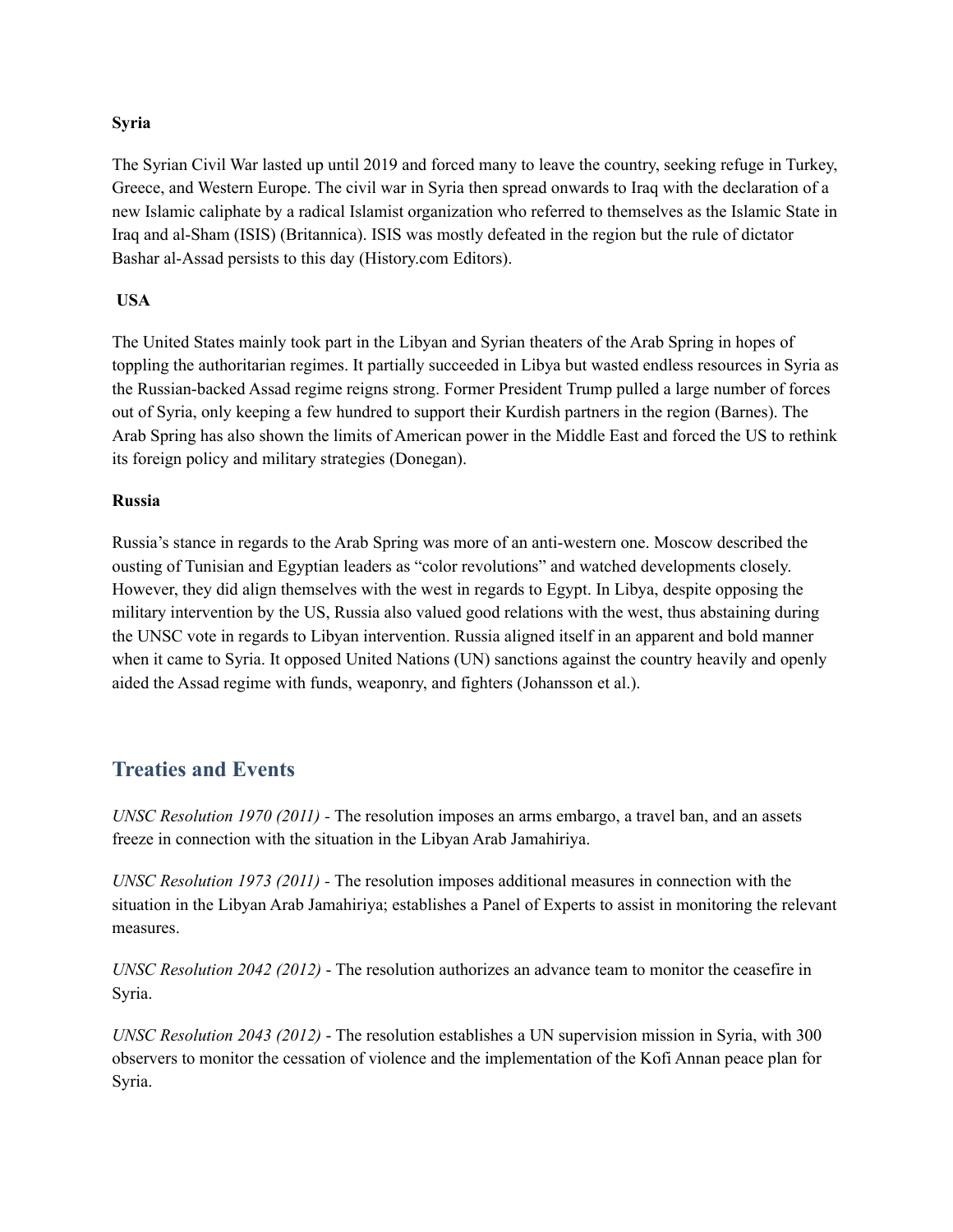*UNSC Resolution 2118 (2013)* - The resolution is on the use of chemical weapons in the Syrian Civil War by the Assad regime.

#### **Evaluation of Previous Attempts to Resolve the Issue**

Most solution attempts in regards to the Arab Spring and its effects have been more or less either through direct military intervention, as seen in Syria and Libya, or through the imposition of sanctions on military and state officials. Mainly, the most consolidated efforts against the effects of the Arab Spring were in regards to the formation of ISIS. The international community was more or less a united front when addressing the terrorist threat. Other than that, the international community was divided heavily when it came to both the Libyan, Syrian and Yemeni Civil Wars. The United States tried to stop Assad by imposing UNSC sanctions, but, every time, was stopped by Russia. Additionally, when it comes to the maintaining of functioning democracies in the region, many actors have either taken a passive approach or were reluctant to uphold democratic processes against actions such as the military coup in Egypt.

#### **Possible Solutions**

Delegates must try to find solutions to the political problems caused by the Arab Spring taking into consideration the delicate makeup and culture of the Middle East. To better understand why the Middle East, and the wider Arab world, are filled with controversies and conflicts, delegates should research ethnic, religious, and cultural divisions in the region. The pathway that goes to finding solutions towards stable democracies and accountable governments is not one that is easily crossed, but if delegates prepare themselves to debate upon the issues from both their countries' policy perspectives and through possible opposing lenses, the issues at hand can be swiftly addressed. For example, delegates can consider creating democratic transformation frameworks for the Arab world that are in a more suitable style to the region rather than a western/Roman/Greek democratic system. Delegates may also consider implementing nation-building efforts in the regions of Yemen, Syria, and Libya as their civil wars have heavily devastated the regions. Lastly, delegates must be knowledgeable about why foreign powers that are so far away from their regions of influence have vested interests in the region and risk fighting costly wars to better understand the reasons as to why the region is well-known for its instability and chaos.

#### **Bibliography**

"The Arab Spring at Ten Years: What's the Legacy of the Uprisings?" Council on Foreign Relations, Council on Foreign Relations, www.cfr.org/article/arab-spring-ten-years-whats-legacy-uprisings.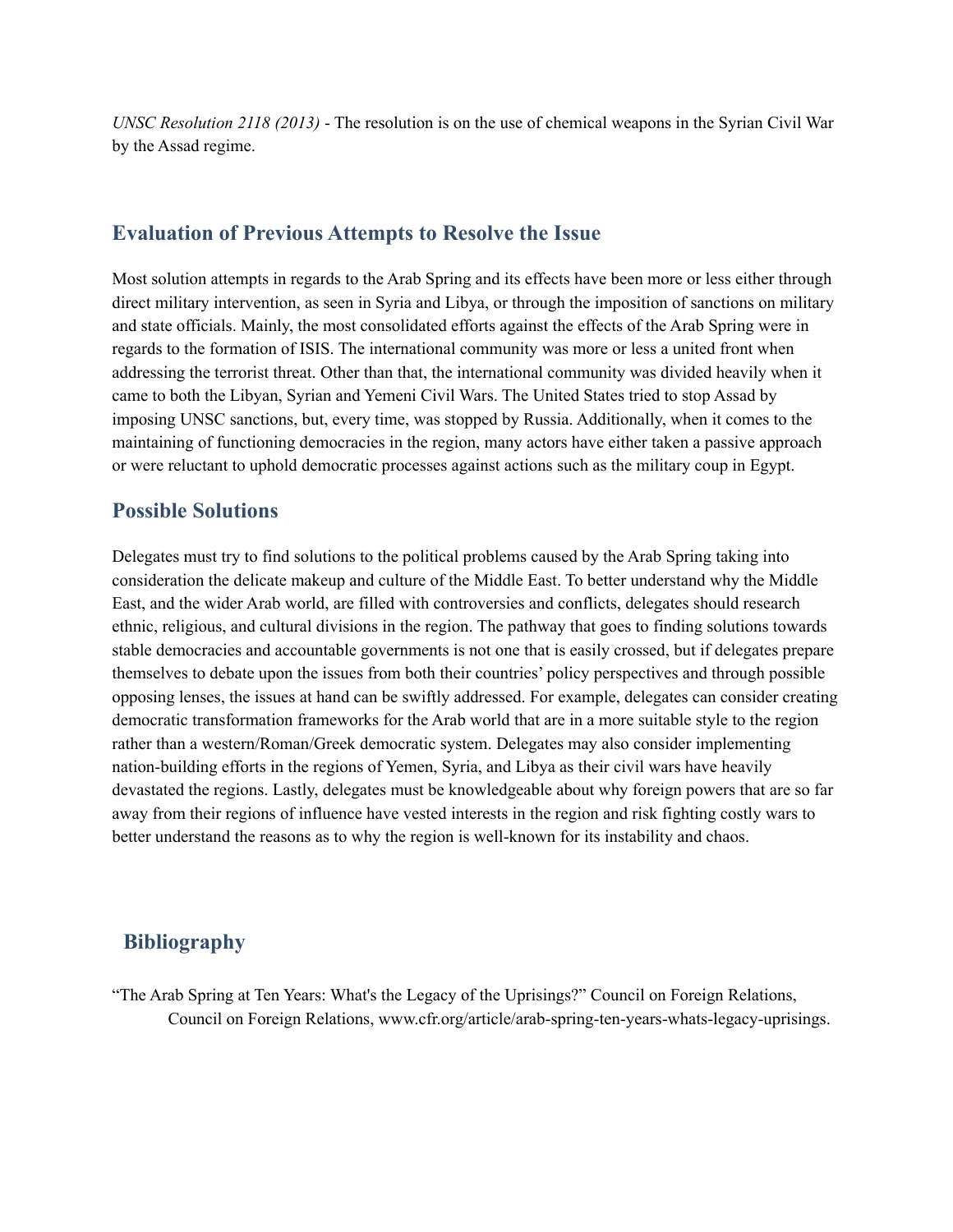- Barnes, Julian E., and Eric Schmitt. "Trump Orders Withdrawal of U.S. Troops from Northern Syria." The New York Times, The New York Times, 13 Oct. 2019, www.nytimes.com/2019/10/13/us/politics/mark-esper-syria-kurds-turkey.html.
- Britannica, The Editors of Encyclopaedia. "Alawite". Encyclopedia Britannica, 20 Nov. 2020, https://www.britannica.com/topic/Alawite. Accessed 31 January 2022.
- Britannica, The Editors of Encyclopaedia. "Arab League". Encyclopedia Britannica, 20 Nov. 2020, https://www.britannica.com/topic/Arab-League. Accessed 31 January 2022.
- Britannica, The Editors of Encyclopaedia. "Arab Spring". Encyclopedia Britannica, 27 Jan. 2021, https://www.britannica.com/event/Arab-Spring. Accessed 31 January 2022.
- Britannica, The Editors of Encyclopaedia. "Gulf Cooperation Council". Encyclopedia Britannica, 13 Jan. 2021, https://www.britannica.com/topic/Gulf-Cooperation-Council. Accessed 31 January 2022.
- Britannica, The Editors of Encyclopaedia. "Islamic State in Iraq and the Levant". Encyclopedia Britannica, 28 Oct. 2021, https://www.britannica.com/topic/Islamic-State-in-Iraq-and-the-Levant. Accessed 31 January 2022.
- Britannica, The Editors of Encyclopaedia. "North Atlantic Treaty Organization". Encyclopedia Britannica, 13 Jan. 2021, https://www.britannica.com/topic/North-Atlantic-Treaty-Organization. Accessed 31 January 2022.
- Britannica, The Editors of Encyclopaedia. "Mohamed Morsi". Encyclopedia Britannica, 16 Aug. 2021, https://www.britannica.com/biography/Mohamed-Morsi. Accessed 31 January 2022.
- Britannica, The Editors of Encyclopaedia. "Muslim Brotherhood". Encyclopedia Britannica, 11 Sep. 2020, https://www.britannica.com/topic/Muslim-Brotherhood. Accessed 31 January 2022.
- Britannica, The Editors of Encyclopaedia. "Shi'i". Encyclopedia Britannica, 16 Aug. 2021, https://www.britannica.com/biography/Shiii. Accessed 31 January 2022.
- Britannica, The Editors of Encyclopaedia. "Sunni". Encyclopedia Britannica, 4 Oct. 2019, https://www.britannica.com/topic/Sunni. Accessed 31 January 2022.
- Color Revolution: Meaning, Origin, Definition Wordsense ... www.wordsense.eu/color\_revolution/.
- Cordall, Simon Speakman. "How a Garbage Dump Foretells Tunisia's Future." Foreign Policy, 4 Jan. 2022, foreignpolicy.com/2022/01/04/tunisia-kais-saied-politics-protest-corruption/.
- Donegan, Kevin, et al. "The Arab Spring: Implications for US Policy and Interests." Middle East Institute, 25 Jan. 2022, www.mei.edu/publications/arab-spring-implications-us-policy-and-interests.